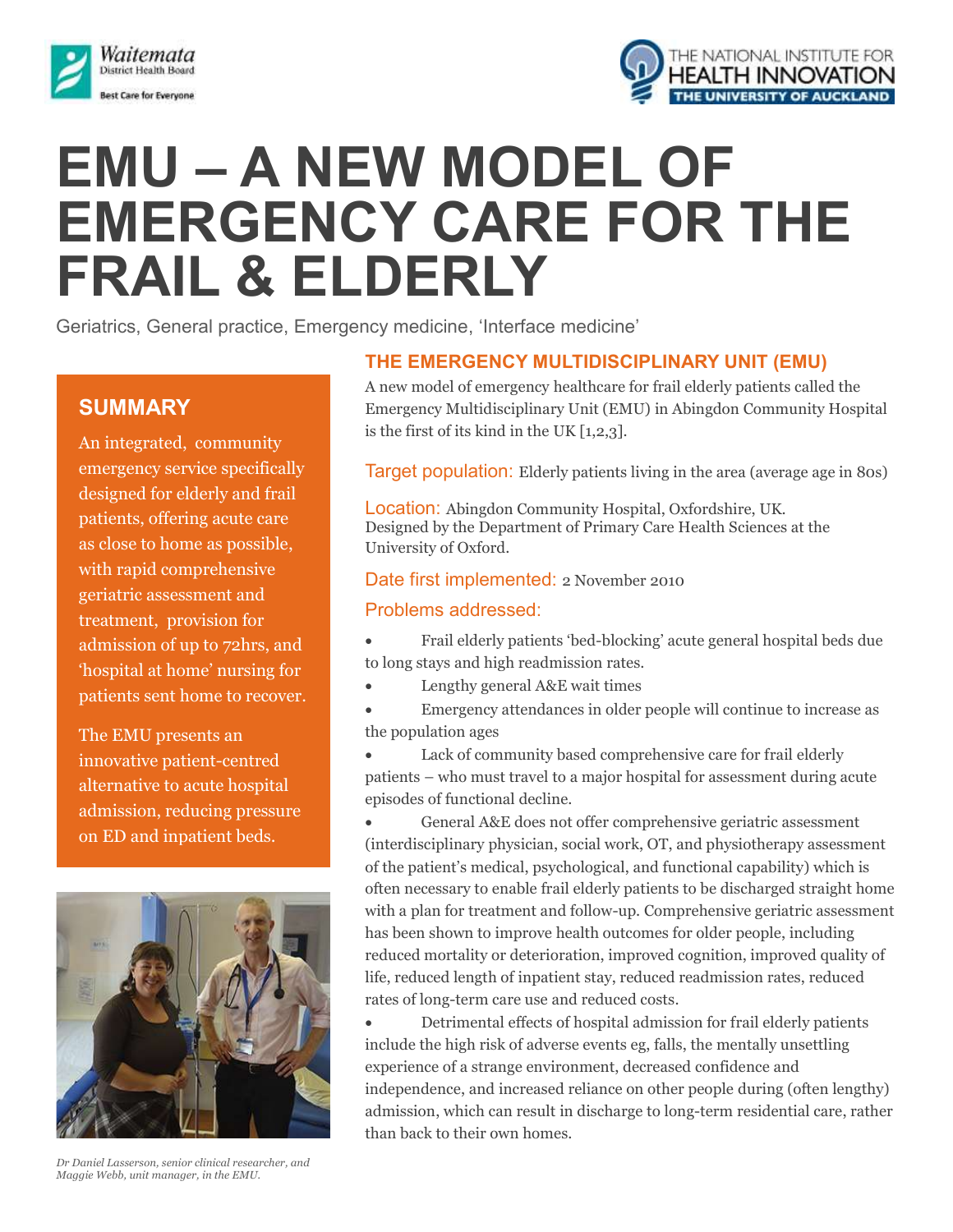#### How it works:

Patients living within the Abingdon EMU's catchment area (population of 140, 000, 11 registered general practices in South Oxfordshire) are referred to the unit by GPs, community nurses or ambulance paramedics, as an alternative to the general hospital A&E. Patients cannot simply 'walk-in' / self-present.

The EMU has a 12 bed assessment ward, two in-patient wards providing 5 hospital beds for admissions of up to 72 hours maximum, a treatment room, a physiotherapy room, an isolation room, a kitchen for patients to test their at-home mobility/daily living skills, and point-of-care diagnostics (blood tests and radiology) providing rapid test results.



Most acute medical conditions can be treated, except for heart attack and stroke (these patients are still sent straight to the acute hospital A&E). The majority of patients presenting to Abingdon EMU have chest infections, urinary tract infections, or heart failure. Although the unit does not turn any patient away, its main focus is on treating elderly, vulnerable patients closer to their own homes. The average patient age is 89 years.

Patients receive an immediate comprehensive multidisciplinary assessment by EMU staff, which includes geriatricians, GPs, nurses, healthcare assistants, physiotherapists, occupational therapists and social workers, with the aim of giving patients a clear and coordinated management plan within four hours. The EMU goal is to diagnose and treat patients and get them home, with necessary supports, as rapidly as possible, avoiding acute hospital admission and its detrimental effects on functional independence. Multidisciplinary treatments can be started quickly, allowing patients to go home the same day and have repeated visits over a number of days without having to stay overnight in hospital. A "hospital at home" nursing team provides support to patients who are sent home to recover, and other home help such as meals on wheels is organized prior to discharge, as required.

The EMU is open 8am – 8pm weekdays, and 10am-4pm weekends, presenting a credible alternative to acute hospital admission.

*"It is essentially a one-stop shop assessment centre for older people … patients are given a full assessment by doctors and therapists with the support of the social worker." – Maggie Webb, EMU manager.*

## How effective is it?

According to media reports, 65% of patients assessed at the EMU are able to stay in their own home. Only 17% require acute hospital admission for care. Lengths of acute inpatient stay have been reduced by more than 40% and the number of admissions from the Abingdon area to the general hospital (John Radcliffe Hospital) has reduced by 12%.

It is too early to draw conclusions about financial viability, or impact on residential care admissions.

In October 2013, the EMU was named as the best Service Delivery Innovation at the Guardian Healthcare Innovation Awards in London.

**Evidence base: suggestive** - the EMU has only been fully up and running for 1 year, no published data analysis on quality outcomes, longterm impact on other services, or financial viability available yet. However, informal reports from



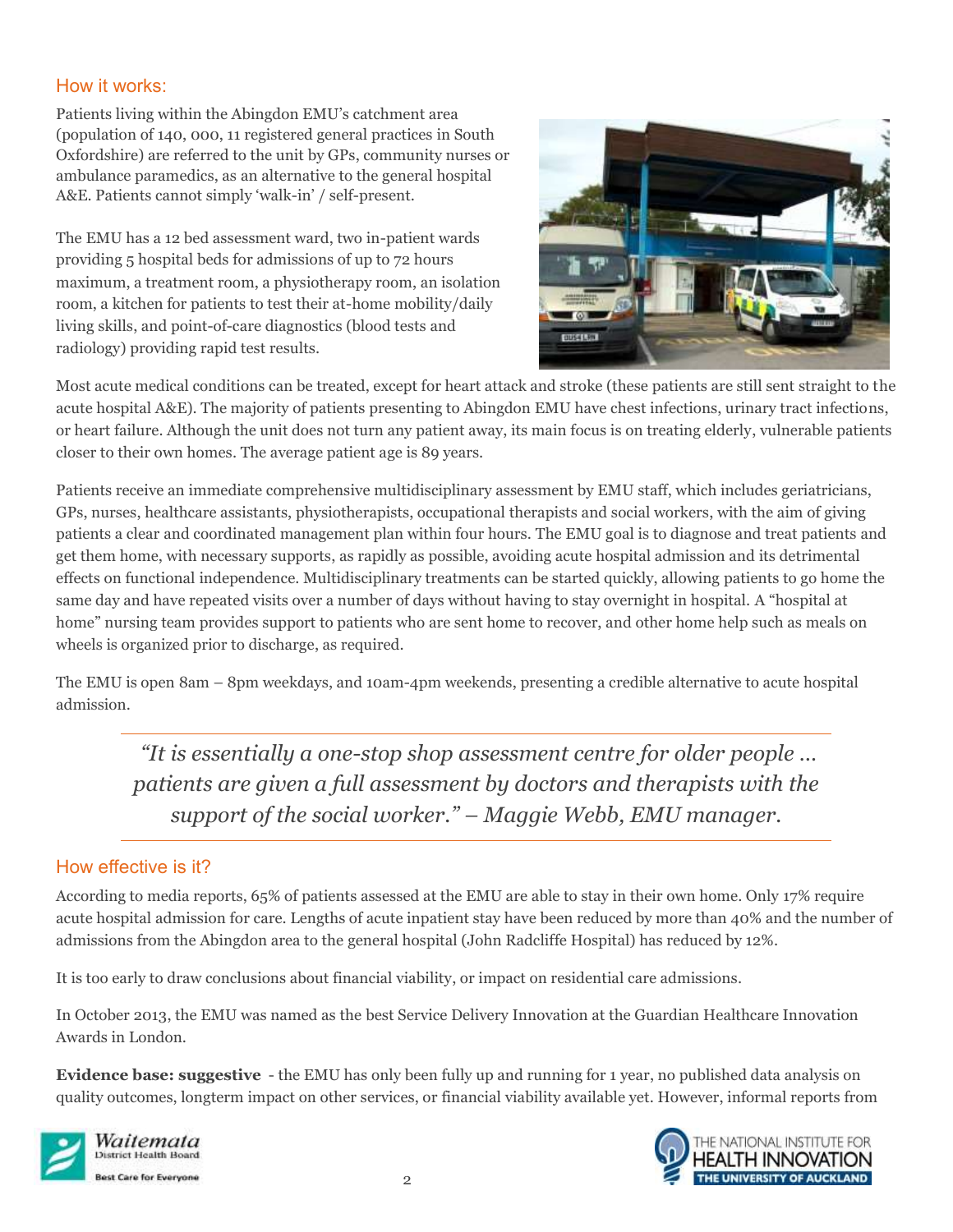service management, staff and patients are positive. The evidence base for comprehensive geriatric assessment producing benefit to health outcomes in elderly patients admitted to hospital is strong in the international literature.

*"The model has been so successful in giving elderly patients the care they need closer to home that it makes sense for other larger towns to have them too" – Maggie Webb*

Scale of implementation: The Abingdon unit is the first EMU in the UK. Since commencing in November 2010, it has had over 5500 patient visits.

Funding of £18m has recently been announced to enable the model to be extended throughout Oxfordshire, with EMUs to be set up in Witney Community Hospital, Horton Hospital, Banbury, and in the John Radcliffe Hospital, Oxford, by late 2014.

Developers of the model at the Department of Primary Care, University of Oxford, call this new way of working "interface medicine", which they identify as challenging traditional medical training and care. An Interfaces Medicines Fellowship is being created at Oxford, and talks are in progress to develop this nationally with Health Education England.

# **BENEFITS OF THE EMU MODEL**

- Decentralisation of acute medical care taking pressure off general hospital services, reducing attendances at A&E and reducing acute admissions to medical wards.
- Patient-centred care: a less threatening, calmer environment for patients and their families compared to the hospital A&E; the EMU offers faster, more convenient access to acute care, with the emphasis on keeping people at home where they are comfortable and independent.
- Better quality emergency care frail elderly patients with multiple health and social care needs are now provided with specialist, focused, acute care that caters to their individual needs.
- Potentially reduces pressure on residential care facilities by keeping elderly independent and in their homes for longer.

*"the EMU is more than just a casualty for older frail patients – it's more intensive because we aim to provide care for the episode at the time or for a number of days" – Dr Daniel Lasserson, GP.*

# **IMPLEMENTATION TIPS**

- The EMU design and implementation of the service is the product of the Department of Primary Care Health Sciences at Oxford University, the Oxford Health NHS Foundation Trust, the Oxford University Hospitals NHS Trust and the Oxfordshire County Council.
- Start small the pilot EMU started in November 2010, by working with 5 local GPs who referred patients to it, and was initially open weekdays only 8am-8pm. In the 2012-2013 year it extended to weekend hours, and now works with 15 GPs from all across South Oxfordshire.
- Successful implementation of the Abingdon EMU was achieved through collaboration and integration between academic and clinical providers, across health and social care disciplines, in the hospital and community (a service line approach). Early engagement of clinical providers was key – with GPs in South Oxfordshire being involved in the development of the service from the beginning.



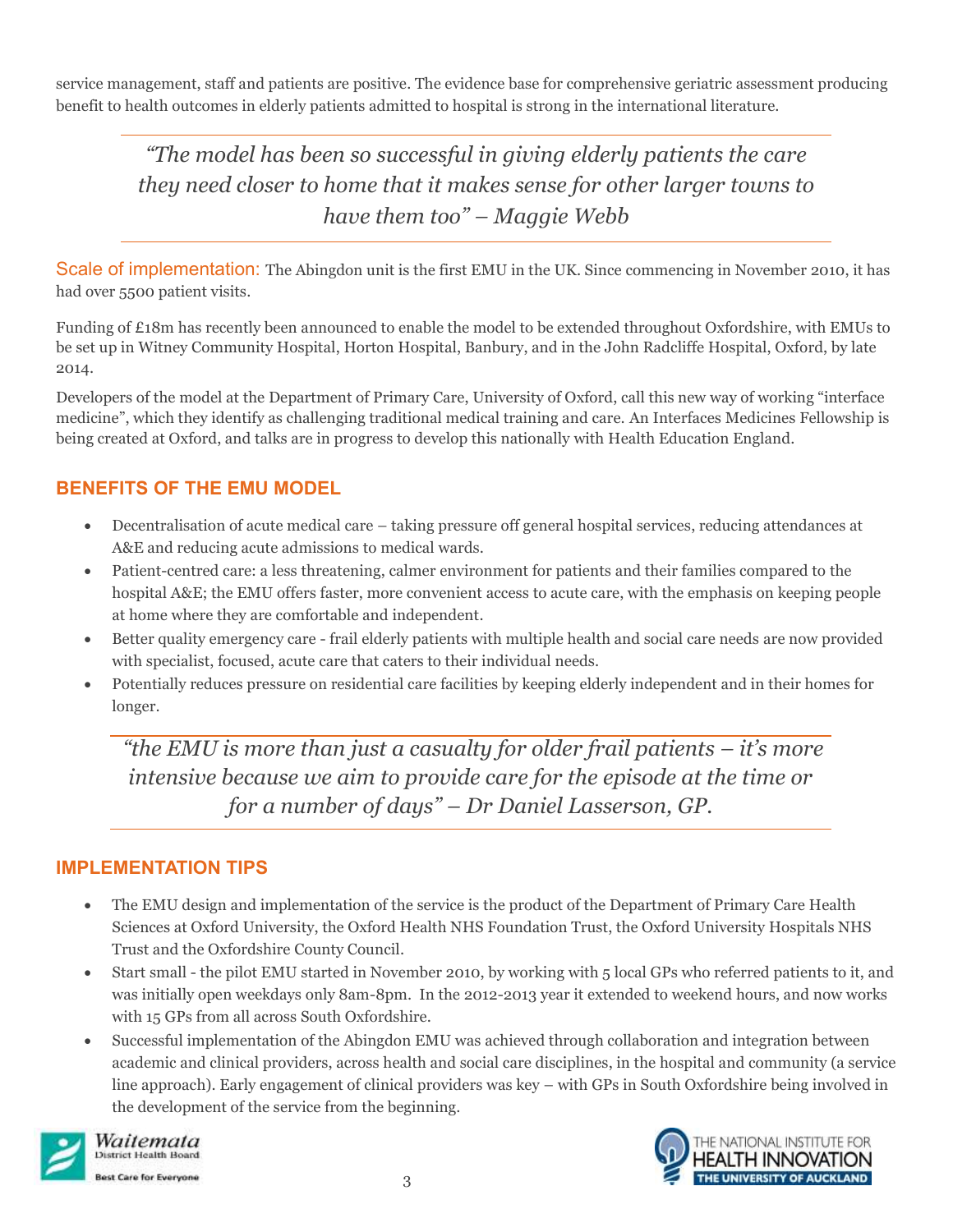- Cost savings were achieved by accommodating the EMU in the existing community hospital facility, rather than constructing a new building or extension.
- Research where to locate an EMU according to greatest likelihood of impact on hospital services. Abingdon was chosen for the first EMU based on analysis of GP referrals to Oxford's John Radcliffe hospital, which showed that most referrals of elderly patients came from the Abingdon area.

# **OTHER SIMILAR EXAMPLES**

**Leicester, UK**: In early 2011, a 12 bed "Emergency Frailty Unit" (EFU) was established within the ED of the Leicester Royal Infirmary, focusing on older patients who were likely to be discharged home within 24hrs, by embedding a comprehensive geriatric assessment pathway within the ED [4]. The business case for the EFU was predicated on reducing the proportion of elderly patients presenting to ED who go on to be admitted for on-going hospital care (the ED 'conversion rate'). Geriatricians provided complete medical cover for the service from 8am-6pm, 7 days a week. Secondary/primary/community care pathways were developed and strengthened; for example, the EFU assessment was able to be used as the admission assessment and management plan in community rehabilitation facilities.

A historical cohort evaluation of the impact of the EFU over its first 2 years, showed a significant reduction in the number of older people aged >85yrs requiring hospital admission (ED conversion rate falling from 69.6% to 61.2%). This was despite an 18% increase in the number of >85 yr old patients attending the ED during the intervention period (rising from 638 per month in 2010 to 753 per month in 2012). The 90 day readmission rate following discharge from the ED also fell from 26.0% to 19.9%. However, the mean length of inpatient stay was increased (from 8.9days to 11.1 days); possibly explained by only the sickest of elderly patients being admitted to hospital. ED conversion rates fell across all age groups and are thought to be related to the time freed up for emergency physicians to care more comprehensively for younger patients.

**Sheffield Teaching Hospitals NHS Trust, UK:** In May 2012, a "Frailty Unit" was established in place of one of the three Medical Assessment Units at the Northern General Hospital, Sheffield (patients from ED may stay on the MAU up to 72 hours before either being discharged or transferred to a specialty ward). The focus of the Frailty Unit is on reducing unnecessary overnight stays for frail older people who are able to return home with support. All the necessary specialist medical, nursing and therapist staff are co-located within the unit, enabling improved care planning and coordination. Families of patients report that the Frailty Unit is calmer and more patient-focused than a normal MAU. The development of the Frailty Unit is one of several changes made by the Sheffield geriatric medicine service since March 2012, to improve the flow of older people through the acute care pathway. It is therefore difficult to assess the impact of the Frailty Unit in isolation. However, overall these changes have produced positive results - with a 37% decrease in patients discharged on the same day or day after admission, no increase in re-admission rate, reduced bed occupancy allowing two hospital wards to be closed (68 beds), and a fall in mortality, suggesting a relationship between improving patient flow and improving patient safety [5].

# **RELEVANCE FOR WAITEMATA DHB**

Although specialized emergency units for the elderly population are a relatively new development, with little data on longterm clinical and cost outcomes, the model warrants consideration as part of wider re-examination by the DHB into how it can best deliver services to an aging Waitemata population, where the frail elderly with multiple problems account for the longest hospital stays, highest readmission rates and highest rates of in-patient complications.

The Oxfordshire EMUs have been strategically located within existing NHS facilities to serve patient convenience and geographic need. Similarly, EMU(s) at Waitemata could be located based on analysis of hospital admission data, and



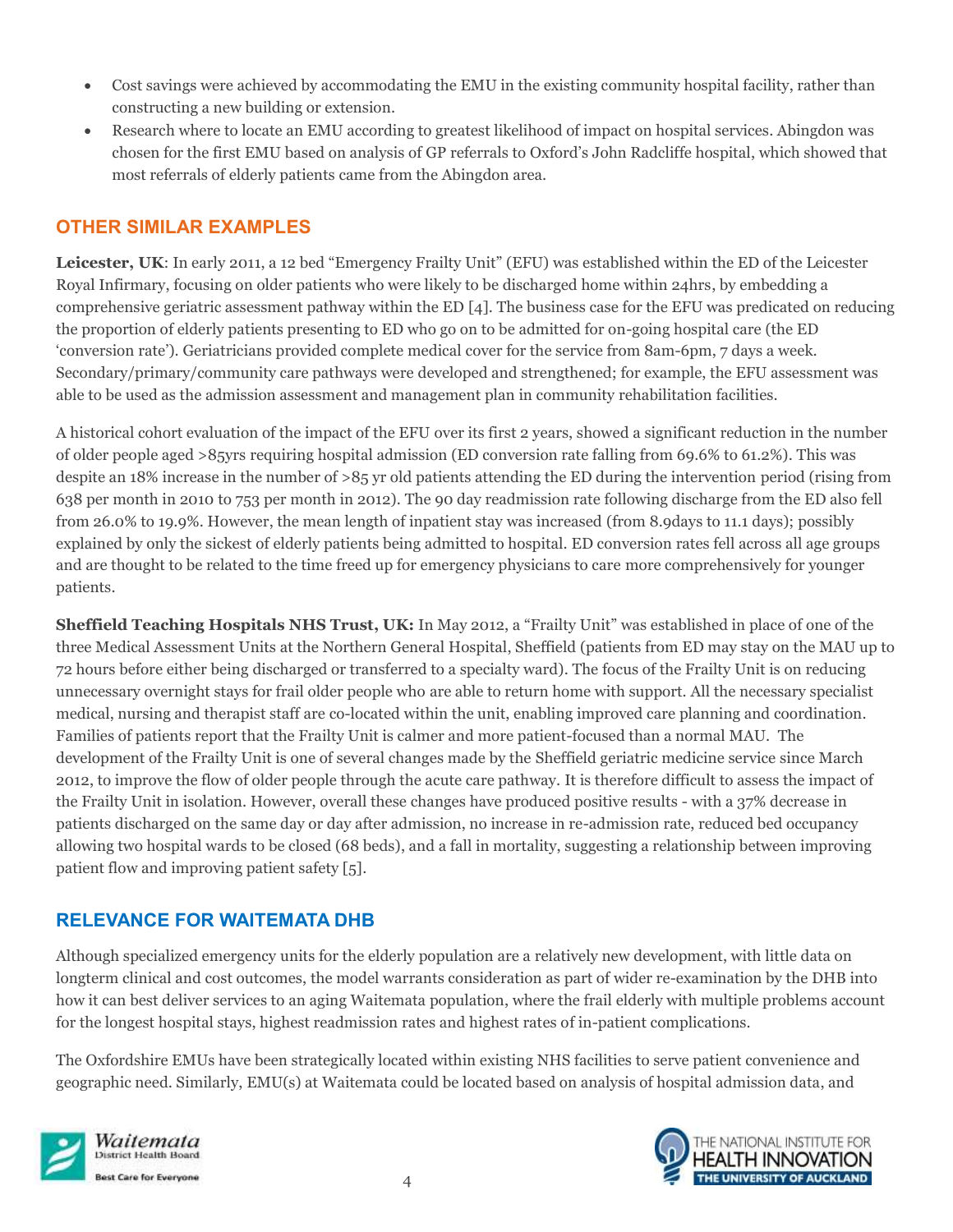established alongside/nearby the NSH/Waitakere EDs or rehab wards, or in other localities eg, the Hibiscus Coast, should particular 'pockets' of frail elderly be identified in suburbs not easily accessible to those hospitals.

Goal alignment: Improving primary-secondary care service integration, supporting older people to live independently at home during an episode of acute illness; patient-centred care – delivering better, sooner, more convenient care to the growing frail elderly Waitemata population; follow on effect of shorter stays in ED and reduced pressure on acute inpatient medical beds (across all age groups).

Department suitability: Geriatrics, general practice, emergency medicine

Implementation costs: To establish a facility (locate in existing WDHB premises if possible); staff cost of a dedicated EMU team with on-site diagnostic technology.

Data measures: assess effect on ED presentations and acute medical admissions, length of stay, re-admission rates, rate of discharge to residential care for patients previously living at home, patient and provider satisfaction, cost measures

### **CONTACT THE INNOVATORS**



**Maggie Webb** Unit Manager Abingdon Hospital Emergency Mutidisciplinary Unit Marcham Road Oxfordshire OX141AG Tel: +44(0)1235 205 741

**Dr Daniel Lasserson** Senior Clinical Researcher Department of Primary Care Health Sciences University of Oxford Email: [daniel.lasserson@phc.ox.ac.uk](mailto:daniel.lasserson@phc.ox.ac.uk) Tel: +44 (0)1865 289357